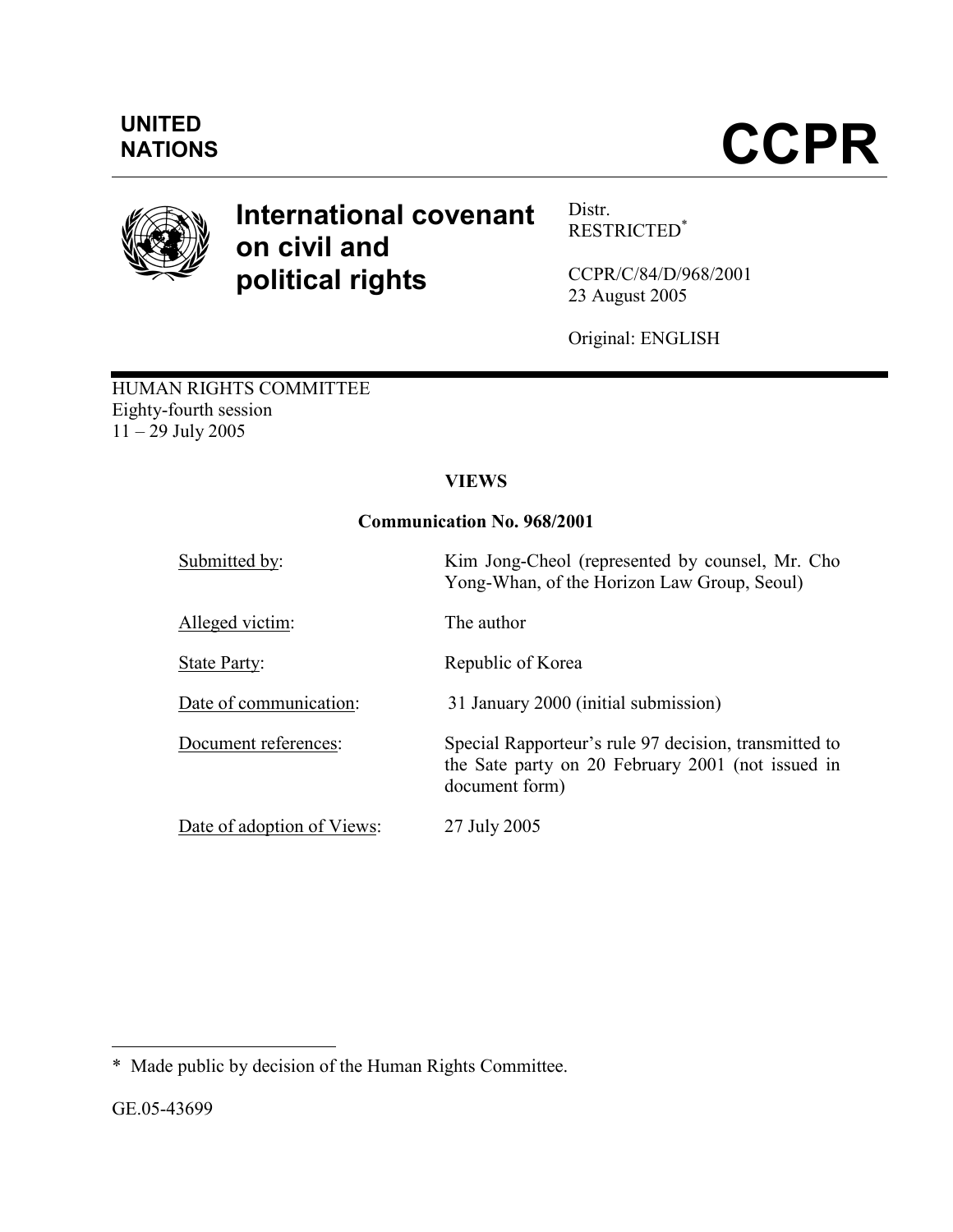Subject matter: Criminal conviction of journalist for having published opinion poll results prior to election

Procedural issues: None

Substantive issues: Right to freedom of expression

Articles of the Covenant: 19, paragraph 2 and 3, 25 (a) and (b) and 26

Articles of the Optional Protocol: 1

 On 27 July 2005, the Human Rights Committee adopted the annexed draft as the Committee's Views, under article 5, paragraph 4, of the Optional Protocol in respect of communication No. 968/2001. The text of the Views is appended to the present document.

[ANNEX]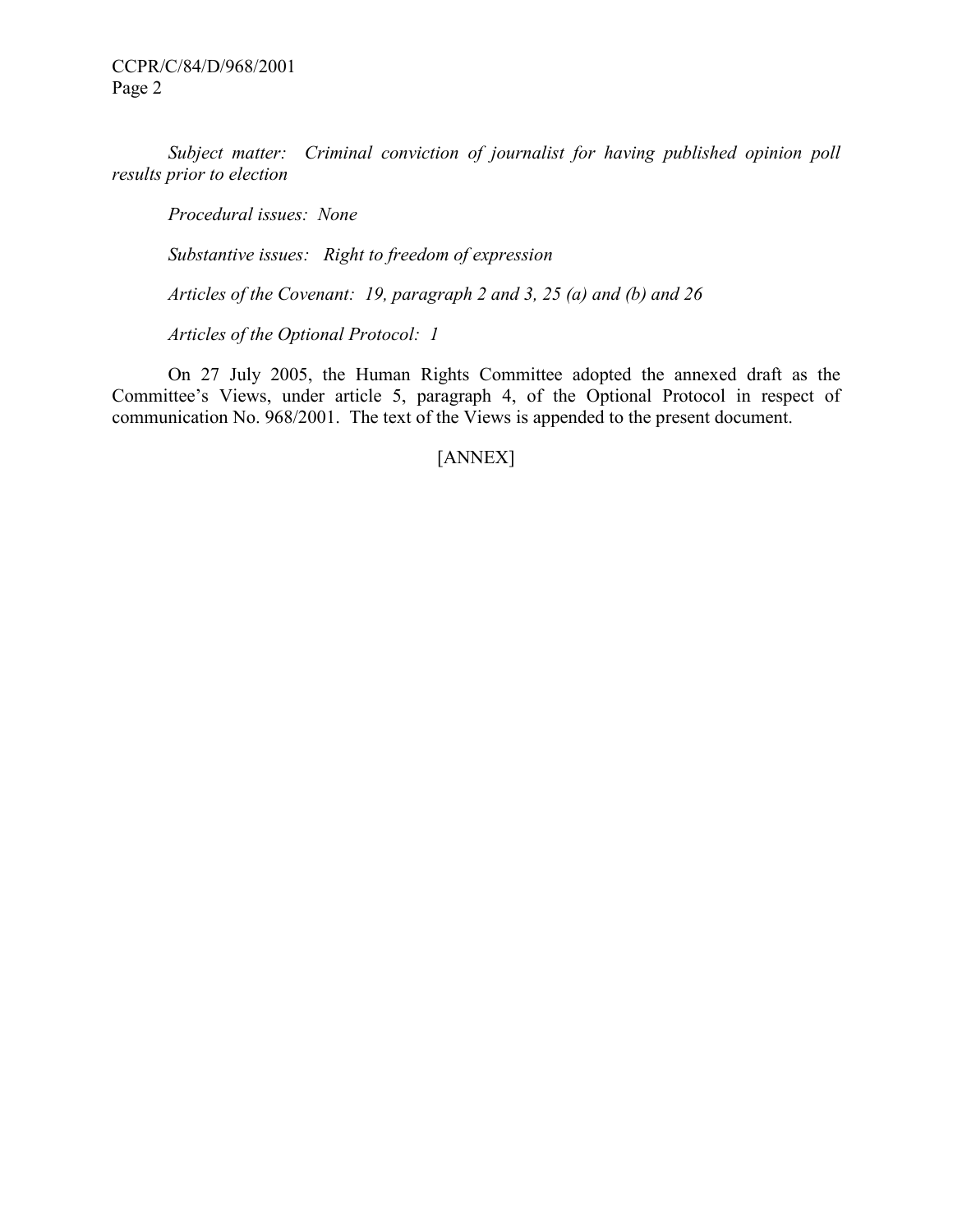#### **ANNEX**

Views of the Human Rights Committee under article 5, paragraph 4, of the Optional Protocol to the International Covenant on Civil and Political rights

Eighty-fourth session

concerning

#### Communication No. 968/2001\*

| Submitted by:          | Kim Jong-Cheol (represented by counsel, Mr. Cho<br>Yong-Whan, of the Horizon Law Group, Seoul) |
|------------------------|------------------------------------------------------------------------------------------------|
| Alleged victim:        | The author                                                                                     |
| State Party:           | Republic of Korea                                                                              |
| Date of communication: | 31 January 2000 (initial submission)                                                           |

 The Human Rights Committee, established under article 28 of the International Covenant on Civil and Political Rights,

Meeting on 27 July 2005,

 Having concluded its consideration of communication No. 968/2001, submitted to the Human Rights Committee on behalf of Kim Jong-Cheol under the Optional Protocol to the International Covenant on Civil and Political Rights,

 Having taken into account all written information made available to it by the author of the communication, and the State party,

Adopts the following:

 $\overline{a}$ \* The following members of the Committee participated in the examination of the present communication: Mr. Abdelfattah Amor, Mr. Nisuke Ando, Mr. Prafullachandra Natwarlal Bhagwati, Mr. Alfredo Castillero Hoyos, Ms. Christine Chanet, Mr. Maurice Glèlè Ahanhanzo, Mr. Edwin Johnson, Mr. Walter Kälin, Mr. Ahmed Tawfik Khalil, Mr. Rajsoomer Lallah, Mr. Michael O'Flaherty, Ms. Elisabeth Palm, Sir Nigel Rodley, Mr. Ivan Shearer, Mr. Hipólito Solari-Yrigoyen, Ms. Ruth Wedgwood and Mr. Roman Wieruszewski.

An Individual opinion signed jointly by Committee members Mr. Abdelfattah Amor, Mr. Prafullachandra Natwarlal Bhagwati, Mr. Alfredo Castillero Hoyos, Ms. Christine Chanet, Mr. Ahmed Tawfik Khalil and a separate opinion signed by Committee member Ms. Ruth Wedgwood are appended to the present document.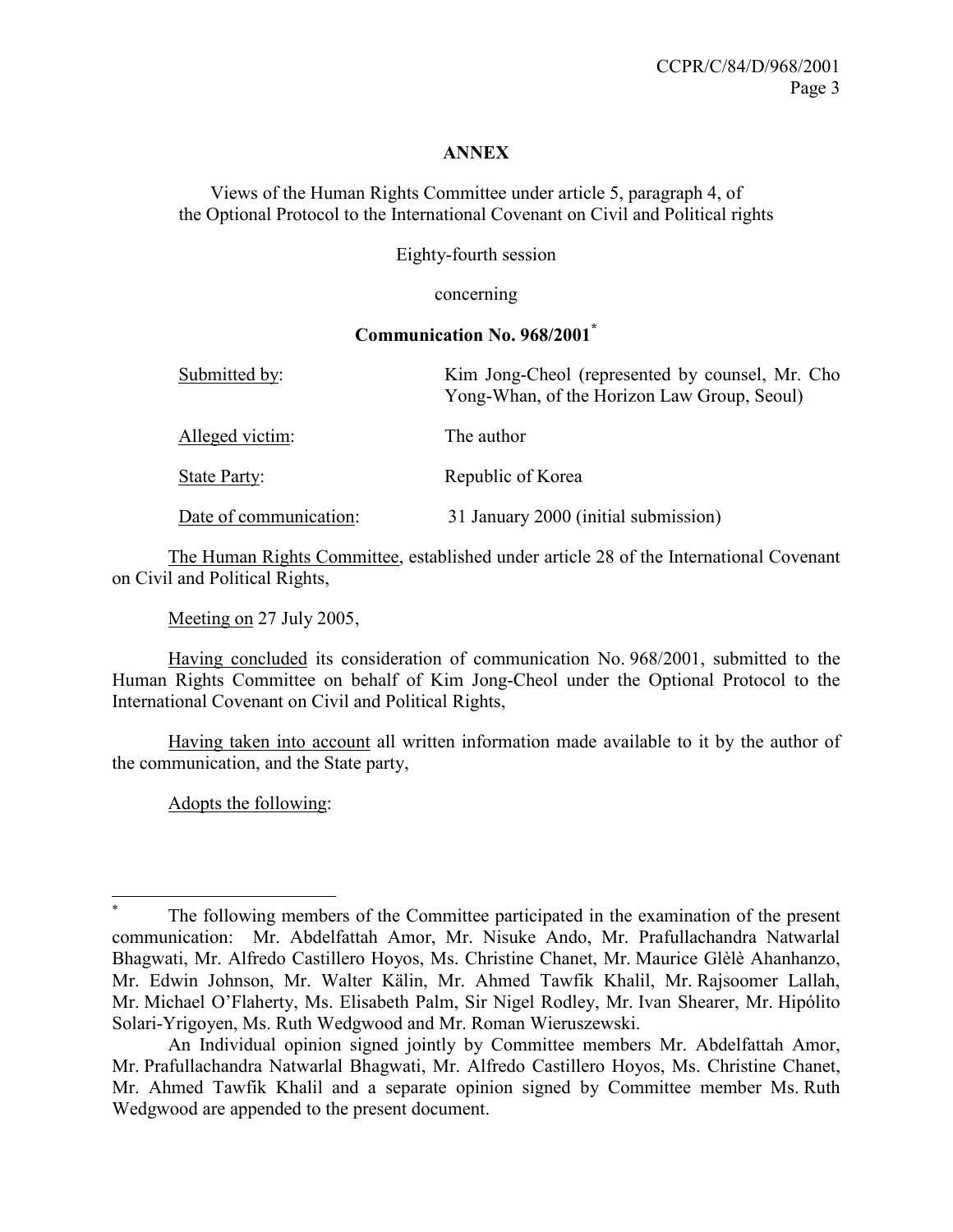# Views under article 5, paragraph 4, of the Optional Protocol

1. The author of the communication is Mr. Kim Jong-Cheol, a Korean national. He claims to be a victim of violations by the Republic of Korea of his rights under articles 19, paragraph 2, 25 (a) and (b), and 26 of the International Covenant on Civil on Civil and Political Rights. He is represented by counsel.

# Factual background

2.1 On 11 December 1997, the author, a journalist, published an article in a national weekly publication, reporting on opinion polls, between 31 July and 11 December 1997, for the Presidential election of 18 December 1997. In February 1998, he was charged by the District Attorney for violating section 108 (1) of the Election for Public Office and Election Malpractice Prevention Act (hereinafter the "Election Act"), which prohibits publication of public opinion polls during the electoral campaign period<sup>1</sup>. According to article 33 (1), the presidential campaign period is 23 days. The Election Act imposes criminal liability for the disclosure of political opinion polls for the 23 day period running up to and including election day.<sup>2</sup> On 16 July 1998, the author was found guilty as charged by the Seoul Criminal District Court Collegiate Division and fined 1,000,000 won (approx. 445 USD).

2.2 The author appealed this decision and at the same time challenged the constitutionality of the related provisions of the Election Act before the Constitutional Court. On 28 January 1999, the Constitutional Court declared the relevant provisions of the Election Act constitutional, finding that the length of the ban suppressing the publication of polls during the electoral campaign period was reasonable to ensure a fair and undistorted election result. In its judgement, it referred to a study which allegedly demonstrates that a public opinion poll may encourage voters to move toward a candidate with a stronger chance of winning (so-called "bandwagon effect"), or may add sympathy votes to the underdog (so-called "underdog effect"), thereby distorting the will of voters. On 13 April 1999, the High Court upheld the District Court's decision, and on 20 August 1999, the Supreme Court dismissed the author's appeal.

# The complaint

 $\overline{a}$ 

3.1 The author claims that his conviction violates articles 19, paragraph 2, and 25 (a) and (b) of the Covenant. He contends that the ban on the publication of polling results during the campaign period has not been shown to promote fair elections, as the Constitutional Court simply

<sup>&</sup>lt;sup>1</sup> It stipulates that "No person may publish or quote in a report the details and result of a public opinion poll (including a mock voting or popularity poll) making a degree of support to a political party or a successful candidate anticipated, in connection with an election, from the day the election period commences to the time the voting is closed on the election day."

 $2$  According to article 256(1), as amended, "any person who discloses the details and result of a survey of public opinion, or makes a report citing them or makes another person do so, in contravention of the provisions of article 108(1)………with imprisonment for not more than two years, or a fine not exceeding four million won.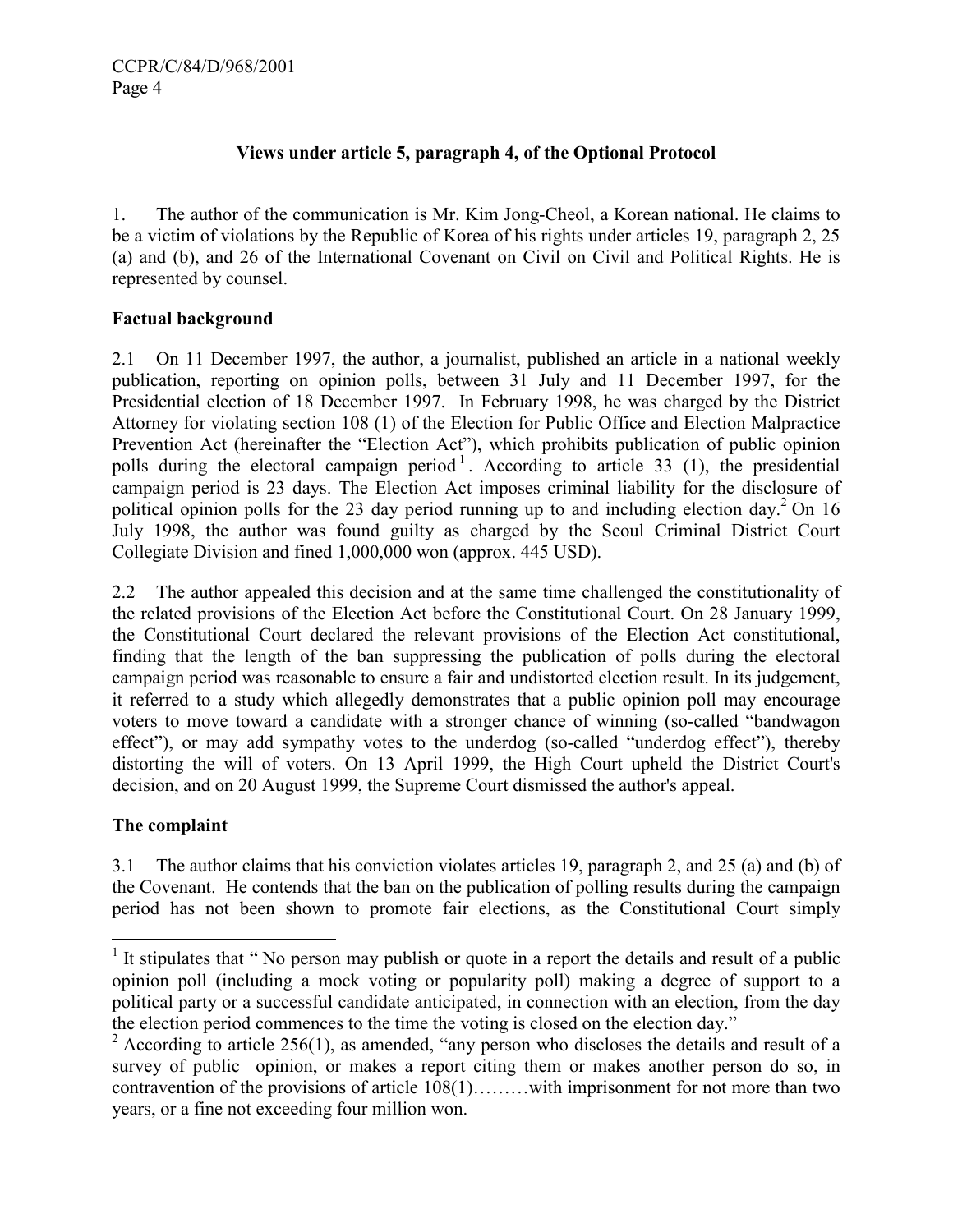speculated that publication of polls could swing votes both towards and away from particular candidates. The Constitutional Court's reasoning is based primarily on an unsubstantiated academic theory (the "bandwagon" and "underdog" effects) and cannot be invoked to deprive the author of his right to freedom of expression and provision of information based on such an uncertain "theory". In fact, according to the Constitutional Court's own reasoning, the two possible adverse effects may theoretically cancel each other out.

3.2 The author considers that, as a journalist, article 19 guarantees him the right to discharge his professional duty, by reporting pertinent news information to the reader. His duty to report is a prerequisite to the public right to access information and the particular ban is an excessive and disproportionate restriction.

3.3 The author claims that Section 108 (1) of the Election Act violates article 25 (a) and (b), as it denies the free and full exchange of information, which is vital to voters in forming their will meaningfully. Results of reliable public opinion polls provide relevant and meaningful information of interest to voters. By being informed of the candidates' prospective standing in an election, voters may freely form or modify their own opinion about the candidates.

3.4 The author argues that the ban unreasonably discriminates between persons with direct access to polls (taking polls itself not being unlawful) and those who do not have such access, and that this leads to distortions in the forming of voter will. He contends that as readilyaccessible foreign media are not restricted in the publication of poll data, the ban serves no effective purpose. Finally, he argues that the State party has not demonstrated any negative effect on the election caused by the author's publication, and that accordingly his punishment was unjustified.

3.5 The author states that the matter has not been submitted to another procedure of international investigation or settlement and that he has exhausted domestic remedies.

# State party's submission on admissibility and merits and author's comments thereon

4.1 On 22 February 2002, the State party provided its submission on admissibility and merits. It invokes to the Constitutional Court's decision, which considered that restrictions on the publication of public opinion poll information for the time necessary to guarantee a fair election does not constitute a violation of either the Constitution or the Covenant. It refers to article 37 (2) of the Constitution, which provides that the freedoms and rights of citizens may be restricted by law only when this is essential for national security, maintenance of order or public welfare, as well as article 19, paragraph 3 of the Covenant. It argues that the guarantee of fair elections is an integral part of public order in a democratic society. The length of the period of restriction cannot be considered as excessive or discriminatory.

4.2 The State party submits that the Constitutional Court's reasoning is not based on theory or possibility, but on the country's own experience. It takes into account how vulnerable the election culture and climate have been to political manipulation and irregularities in the Republic of Korea in the past. Unfairly or partially-manipulated public opinion poll results released prior to an election have often affected the choices of voters, thus jeopardizing a fair election.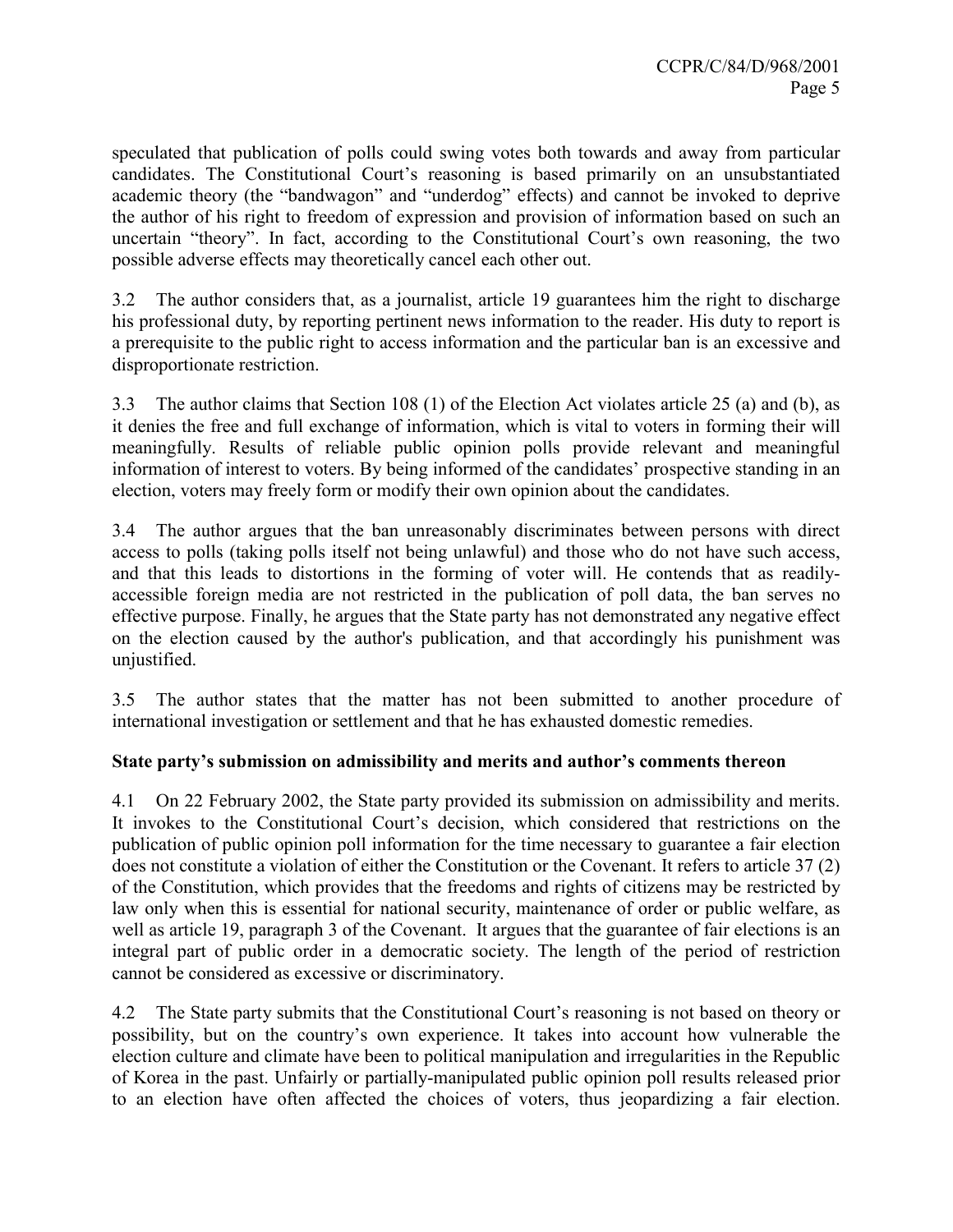Nevertheless, the State party submits that over time, once the political climate has matured, the ban on the publication of public opinion poll results could be lifted.

5. On 31 July 2003, the author commented on the State party's submission, stating that there is no connection between his reporting of the public opinion polls and the so called, "political manipulation and irregularities" concerning the election, and that it was the government itself that was responsible for creating an the "election culture and climate" that was "vulnerable to political manipulation and irregularities". In his view, such manipulation was made possible partly because the government had imposed restrictions on the freedom of expression and free access to information in relation to elections. The State party has not explained what kind of harm the author had caused by reporting the results of the poll and how the ban was related to the desire to ensure a fair election. It also did not make the necessary connection between the punishment of the author and the grounds on the restriction of the right to freedom of expression stipulated in the Covenant.

# State party's supplementary submission

6.1 By submission of 28 June 2004, the State party recalls that the Election Act is designed to ensure that public elections are fairer by preventing them from being adversely affected by biased or manipulated public opinion polls, thereby influencing voters with incorrect information. Even if conducted in a fair and objective manner, such polls can influence voters through the "bandwagon" and "underdog" effects.

6.2 While acknowledging that abuse of power by some political actors has in the past undermined the quest for fair elections, the State party denies that the government is responsible for the current election culture. Today's media has grown in terms of social and political power that has crucial effects on opinion making, especially on elections. Under the Election Law, the Government has a legal duty to improve the electoral culture by preventing interference with the election outcomes by publication of incorrect opinion poll results by the media. Finally, it submits that it does not have to prove the harm done by the publication of public opinion polls in each individual case to justify enforcement of the law.

# Issues and proceedings before the Committee

# Consideration of admissibility

7.1 Before considering any claim contained in a communication, the Human Rights Committee must, in accordance with rule 93 of its rules of procedure, decide whether or not the complaint is admissible under the Optional Protocol to the Covenant.

7.2 The Committee has ascertained that the same matter is not being examined under another procedure of international investigation or settlement for the purposes of article 5, paragraph 2 (a) of the Optional Protocol. With respect to the exhaustion of domestic remedies, the Committee notes that the State party has not claimed that there are any domestic remedies that have not been exhausted or could be further pursued by the author.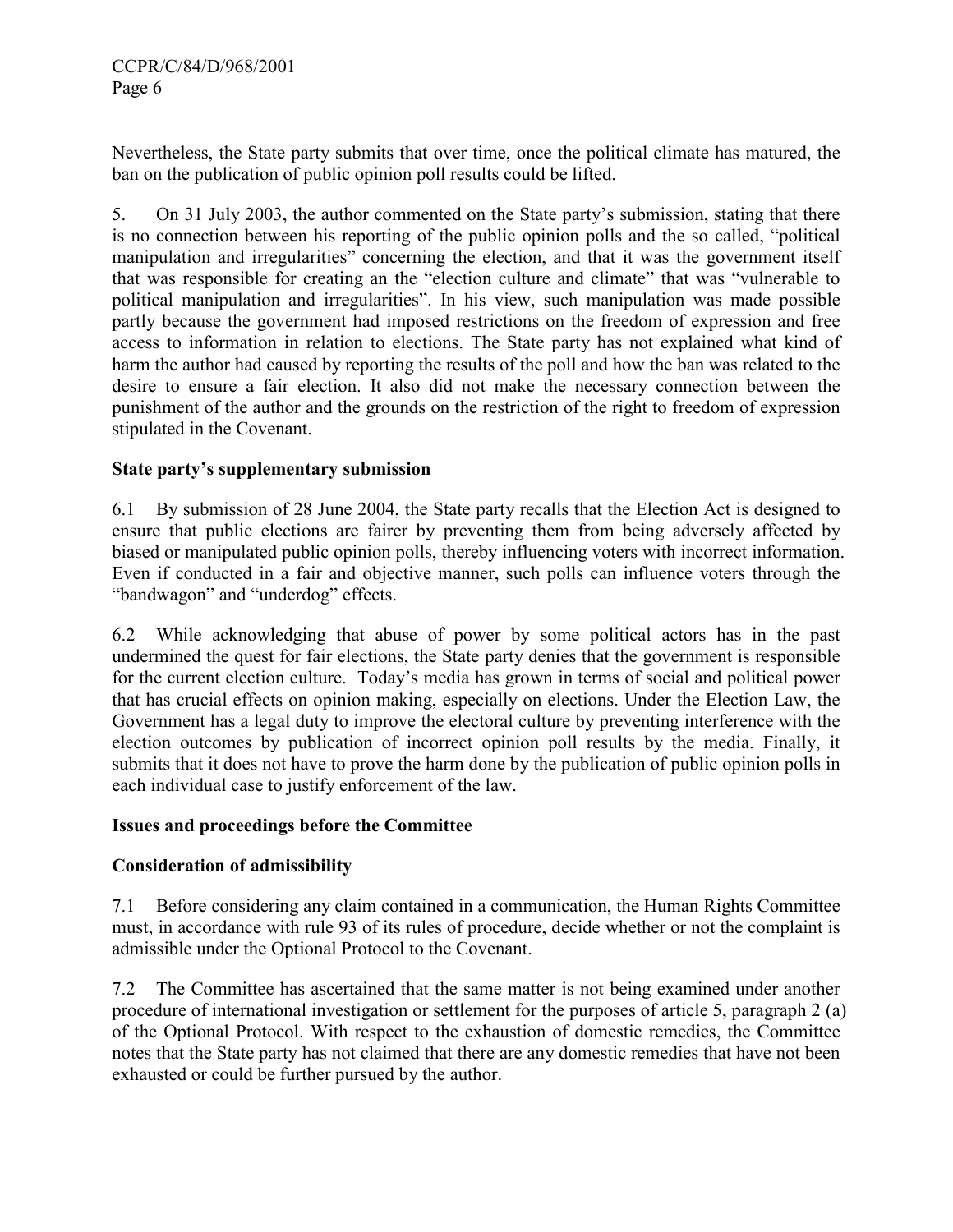7.3 As to the author's claims under articles 25 (a) and (b), and 26 of the Covenant, the Committee considers that the author has insufficiently substantiated these claims for the purposes of admissibility. Thus, it finds these claims inadmissible under article 2 of the Optional Protocol. The Committee proceeds immediately to the consideration of the merits as it relates to the claim under article 19 of the Covenant.

#### Consideration of the merits

8.1 The Human Rights Committee has considered the present communication in the light of all the information made available to it by the parties, as provided for in article 5, paragraph 1, of the Optional Protocol.

8.2 The Committee notes that the issue before it is whether the author's conviction, under Section 108 (1) of the Election for Public Office and Election Malpractice Prevention Act, for having published an article on the results of opinion polls during the campaign period of the Presidential election, violates article 19, paragraph 2, of the Covenant. Article 19, paragraph 2, of the Covenant guarantees the right to freedom of expression and includes "freedom to seek, receive and impart information and ideas of all kinds, regardless of frontiers, either orally, in writing or in print, in the form of art, or through any other media". The Committee considers that through his articles, the author was exercising his right to impart information and ideas within the meaning of article 19, paragraph 2, of the Covenant.

8.3 The Committee observes that any restriction of the freedom of expression pursuant to paragraph 3 of article 19 must cumulatively meet the following conditions: it must be provided for by law, it must address the aims enumerated in paragraph 3 of article 19, and must be necessary to achieve the purpose. The restrictions were provided for by law, under Section 108(1) of the Election for Public Office and Election Malpractice Prevention Act. As to whether the measures addressed one of the aims enumerated in paragraph 3, the Committee notes that the State party maintains that the restriction is justified in terms of the protection of public order (paragraph 3(b). The Committee considers that, to the extent that the restriction relates to the rights of Presidential candidates, this restriction may also fall within the terms of article 19, paragraph 3 (a)(necessary for the respect of the rights of others). The Committee notes the underlying reasoning for such a restriction is based on the wish to provide the electorate with a limited period of reflection, during which they are insulated from considerations extraneous to the issues under contest in the elections, and that similar restrictions can be found in many jurisdictions. The Committee also notes the recent historical specificities of the democratic political processes of the State party, including those invoked by the State party. Under such circumstances, a law restricting the publication of opinion polls for a limited period in advance of an election does not seem ipso facto to fall outside the aims contemplated in article 19, paragraph 3. As to the issue of proportionality, the Committee notes that, while a cut-off date of 23 days prior to the election is unusually long, it need not pronounce itself on the compatibility per se of the cut-off date with article 19, paragraph 3, since the author's initial act of publishing previously unreported opinion polls took place within seven days of the election. The author's conviction for such publication cannot be considered excessive in the context of the conditions obtaining in the State party. The Committee also notes that the sanction visited on the author, albeit one or criminal law, cannot be categorized as excessively harsh It is not, therefore, in a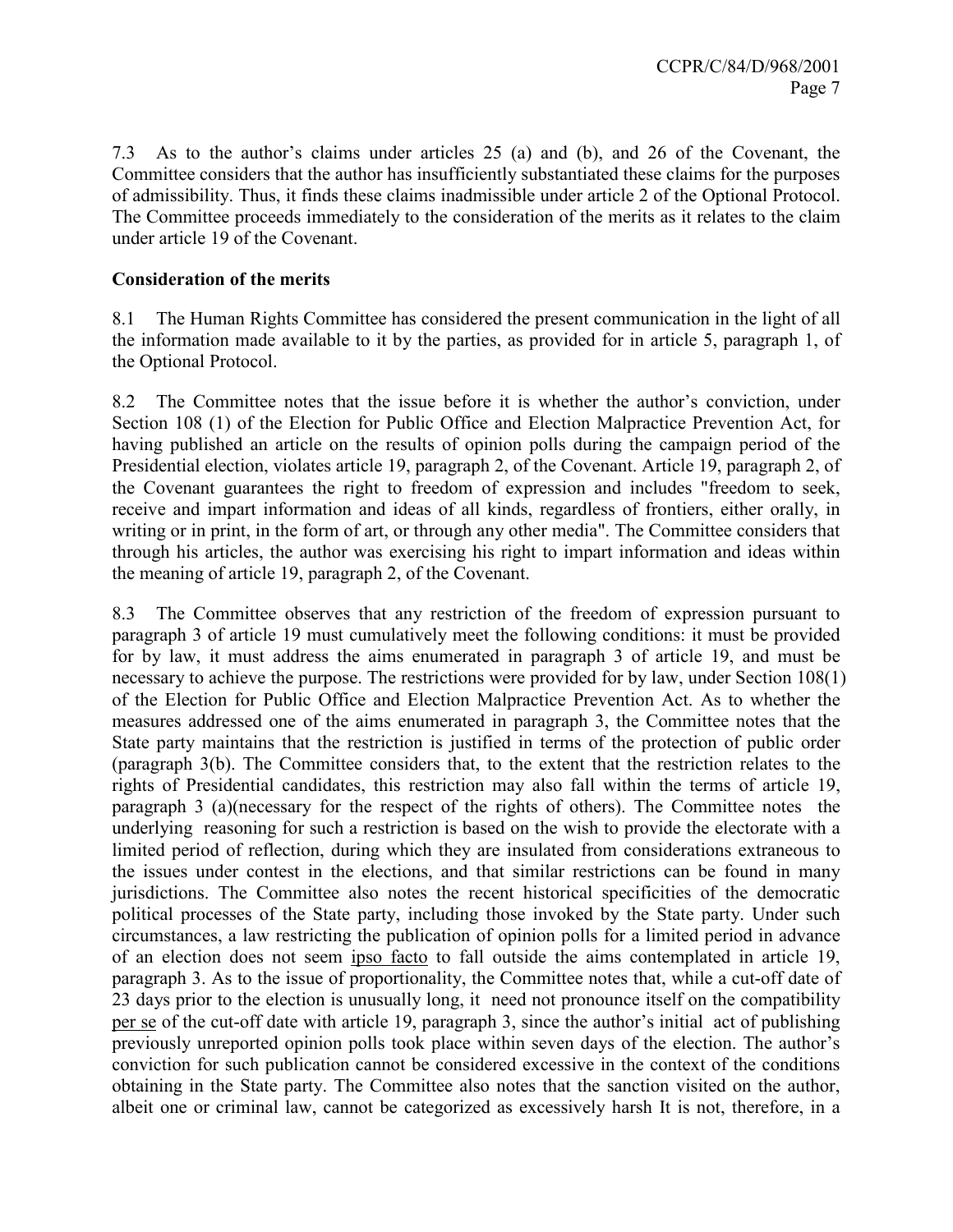position to conclude that the law, as applied to the author, is disproportionate to its aim. Accordingly, the Committee does not find a violation of article 19 of the Covenant in this regard.

9. The Human Rights Committee, acting under article 5, paragraph 4, of the Optional Protocol, is of the view that the facts before it do not disclose a violation of the International Covenant on Civil and Political Rights.

[Adopted in English, French and Spanish, the English text being the original version. Subsequently to be issued also in Arabic, Chinese and Russian as part of the Committee's annual report to the General Assembly.]

-----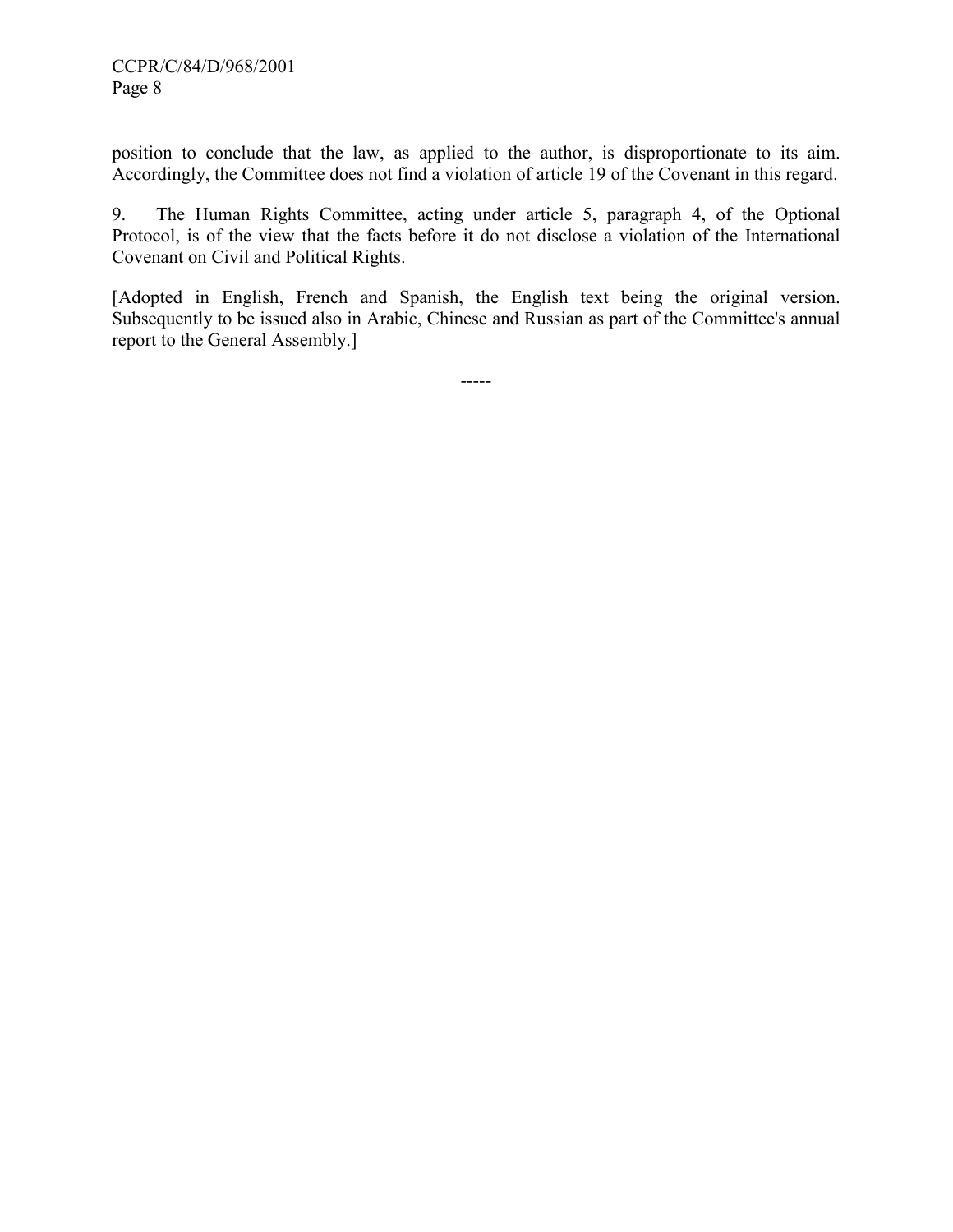#### APPENDIX

#### Individual opinion (dissenting) by Committee members, Ms. Christine Chanet and Messrs. Abdelfattah Amor, Prafullachandra Natwarlal Bhagwati, Alfredo Castillero Hoyos, Ahmed Tawfik Khalil and Rajsoomer Lallah,

 We observe that any restriction of the freedom of expression pursuant to paragraph 3 of article 19 must cumulatively meet the following conditions: it must be provided for by law, it must address one of the aims enumerated in paragraph 3(a) and (b) of article 19, and must be necessary to achieve a legitimate purpose. While the State party has stated that the restrictions in this case were justified in order to protect public order and were provided for by law, under Section 108(1) of the Election for Public Office and Election Malpractice Prevention Act, we do not consider that the measures taken against the author were necessary for the purpose stated. We note that the State party has invoked public order by reference to the desire to ensure free and fair elections and the fear that the media may manipulate public opinion by publishing inaccurate opinion poll results. It has also referred to a desire to avoid feared 'bandwagon' or 'underdog' effects on the electorate. We consider however that the State party has failed to demonstrate the reality of the threat which it contends the exercise of the author's freedom of expression posed; nor has it explained why its electorate should be deprived of information that could help them ensure an electoral outcome most consistent with their overall political preferences. We also note that the alleged 'bandwagon' and 'underdog' effects are mutually contradictory, and further stress the unusually long period of 23 days required by the law. We conclude that the arguments advanced by the State party are insufficient to make the restriction of the author's right to freedom of expression compatible with paragraph 3 of article 19. Accordingly, we consider that the facts before the Committee, disclose a violation of article 19, paragraph 2, of the Covenant.

| [signed] | Mr. Christine Chanet                   |
|----------|----------------------------------------|
| [signed] | Mr. Abdelfattah Amor                   |
| [signed] | Mr. Prafullachandra Natwarlal Bhagwati |
| [signed] | Mr. Alfredo Castillero Hoyos           |
| [signed] | Mr. Ahmed Tawfik Khalil                |
| [signed] | Mr. Rajsoomer Lallah                   |

[Done in English, French and Spanish, the English text being the original version. Subsequently to be issued also in Arabic, Chinese and Russian as part of the Committee's annual report to the General Assembly.]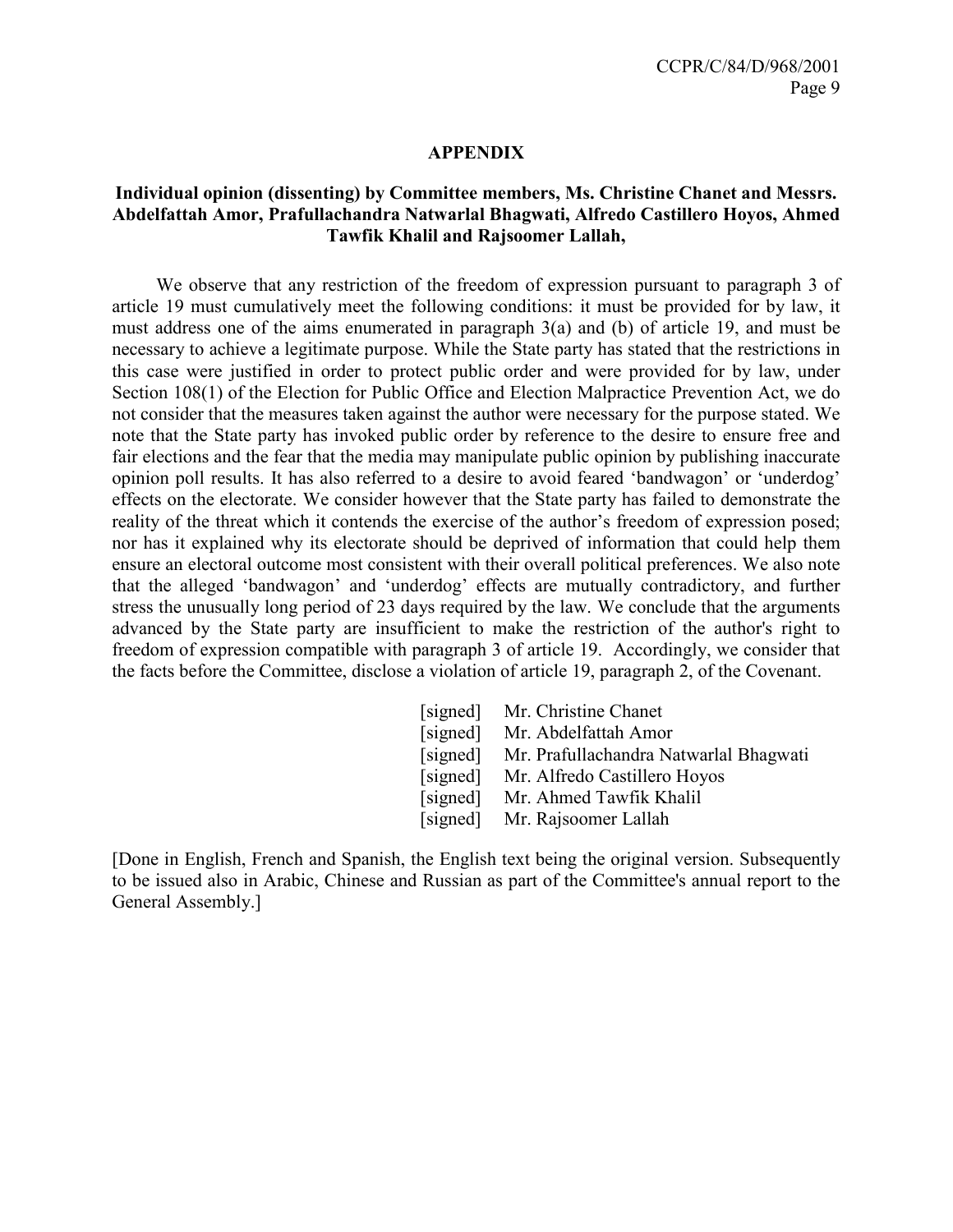#### Individual opinion (dissenting) by Committee member Ms. Ruth Wedgwood

I join six of my colleagues on the Human Rights Committee in concluding that South Korea's criminal statute banning the publication of political polling data during an election campaign is inconsistent with Article 19 of the Covenant on Civil and Political Rights.

South Korea's "Election Malpractice Prevention Act" forbids publishing or quoting the "results" of public opinion polls, and any details of the polls, during the entire interval of a political campaign. Thus, throughout the 23-day campaign period for the South Korean presidency, no writer or political analyst may speculate which candidate is ahead or behind, or which party's political platform is winning the approbation of the public, if this characterization is based on any attempt to sample the views of voters.

This muzzles what citizens can say and write, as well as the free expression of journalists. The statute restricts what a political party could say about the scope of its public support, and applies to local campaigns as well as national contests. The absence of any definition of a "poll" would apparently forbid even a mock election among members of a local soccer club. This limit on writing and speech is especially harsh, because it is punishable by imprisonment for up to two years, though here the criminal penalty applied was a monetary fine.

Some might welcome an interval in which elections were not discussed as a horse race. But the complete ban for the duration of a campaign of any polling about political candidates and political parties also hobbles the ability to discuss issues and controversies. The prohibition means that no journalist could discuss on national radio or mention in a newspaper column that, based on public opinion sampling, a particular candidate appears to have gained support in a contest and that such support was tied to the candidate's views on an issue of the day.

The state party has argued that election polls may be "incorrect" and that the media has "growing power," and seeks to justify the ban as a way of protecting "public order." See paragraph 6.2 supra. But public opinion polls may also be seen as part of the conversation between candidates and citizens. They can provide one of the safeguards for honest elections in both emerging and established democracies. And in any event, under Article 19 of the Covenant, citizens enjoy the right to "hold opinions without interference," the right to "freedom of expression," and the right to "seek, receive and impart information and ideas of all kinds, … either orally, in writing, or in print."

The state party has not shown that its flat ban on any published sampling of the evolving views of voters is a justifiable restriction in light of the Covenant's broad guarantee of freedom of expression.

In a challenge to the statute before the Constitutional Court of South Korea, a "contending" judge noted that "the freedom to exchange opinions is an absolute precondition to the system of Democracy." That prescient statement is reflected in the Covenant as well.

[signed] Ms. Ruth Wedgwood